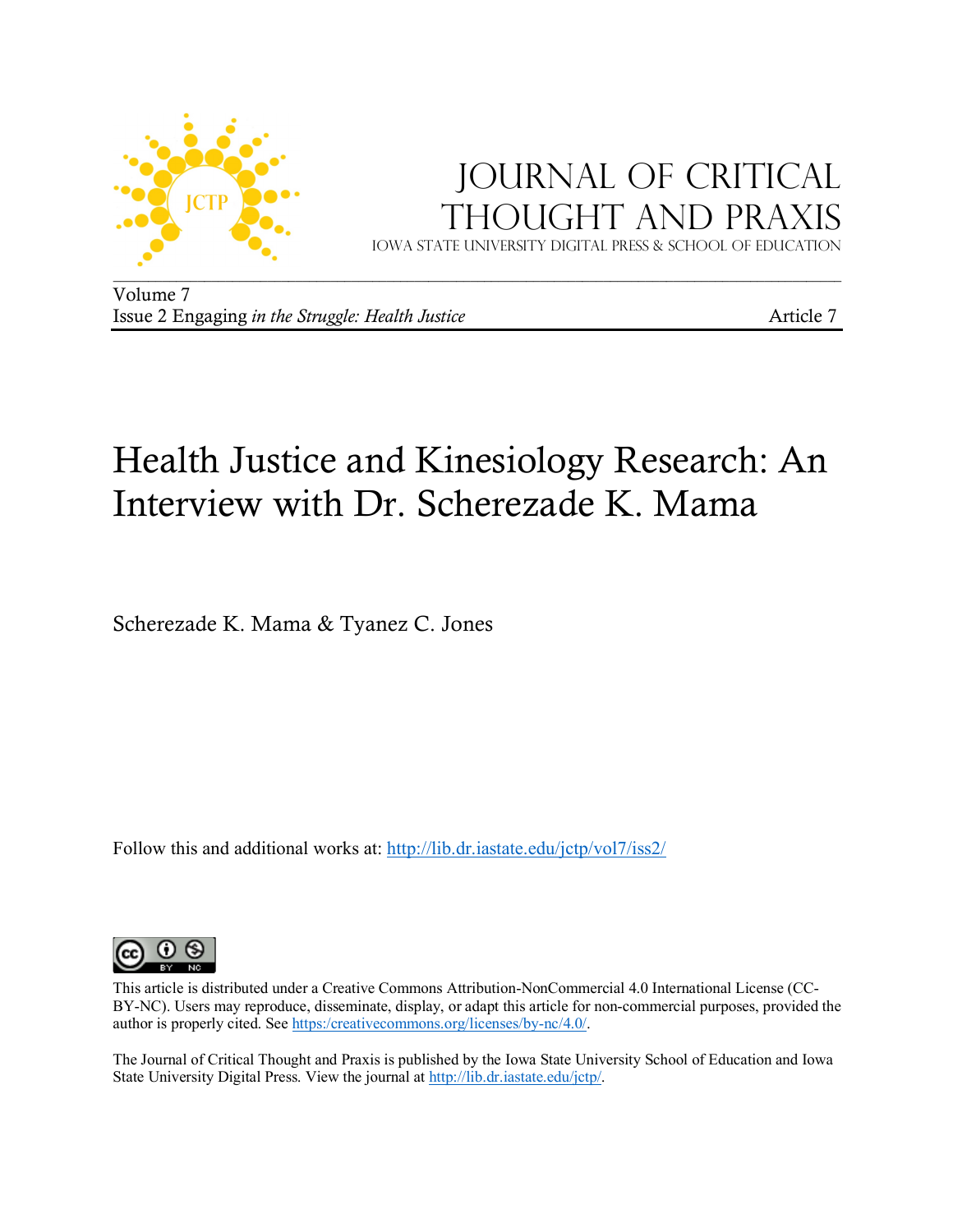## **An Interview with Dr. Scherezade K. Mama**

Scherezade K. Mama\* *Assistant Professor of Kinesiology and Public Health Sciences Penn State*

Tyanez C. Jones *Editorial Board, Journal of Critical Thought and Praxis Iowa State University*

*The Journal of Critical Thought and Praxis has traditionally published interviews with individuals who have strong connections to our special issue topics. We believe that interviews are important ways to contribute to the conversation surrounding critical issues in social justice. This interview features Dr. Scherezade K. Mama, an Assistant Professor of Kinesiology and Public Health Sciences. She has over 10 years of research experience and a broad background in public health, with specific training and expertise in behavioral science and mixed-method research.* 

*Her current research focuses on designing and disseminating evidence-based physical activity interventions to increase physical activity and improve health and well-being in underserved adults, including racial and ethnic minorities, women, rural residents, and cancer survivors. Dr. Mama is specifically interested in mindbody strategies to increase physical activity, reduce sedentary time, and improve psychosocial health and well-being in an effort to prevent and control cancer, reduce cancer health disparities, and promote health equity.*

## **Q: If you can tell us who you are and what your research centers on.**

First and foremost I'm a public health researcher. I think that's where I differ a lot from traditional Kinesiologist's. I have a very [broad] public health and community-based approach [to research]. My goal is not to give a prescription and improve the life of one person, I want to know what we can do on a population- or community-level.

My training is in public health, and my research background started in obesity prevention and control. I later made a switch to cancer prevention and survivorship with a focus on health disparities research. I would say my work primarily focuses on physical activity promotion to reduce health disparities along the cancer control continuum from prevention all the way through survivorship.

 $*$  Inquiries regarding Dr. Mama can be directed to jctp@iastate.edu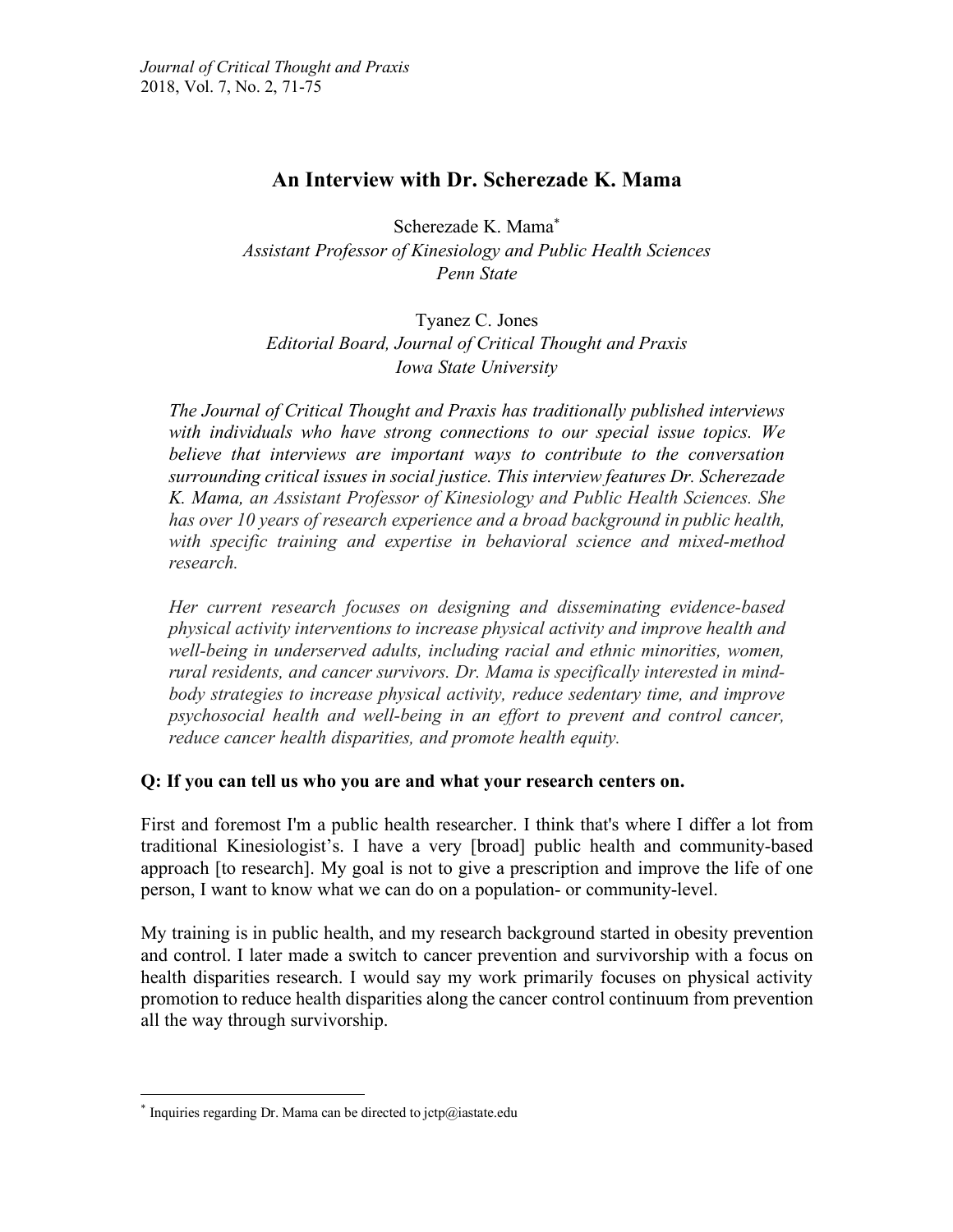When we think of health disparities and underserved populations, I've done work in multiple populations. I started off working with low-income, racial/ethnic minorities, and mostly women, where we saw greater disparities in physical activity. I have expanded my work to rural communities, working with rural residents and rural cancer survivors, where we see very similar disparities, so it's worked out nicely.

## **Q: What drives you to do this type of work in health disparities/health promotion in historically marginalized communities? Where did it start for you? Why is this work important to you?**

That's a great question. I grew up in Houston, Texas, a minority majority city, so I was exposed to a lot of [health disparities] much sooner than most people. I could see what was going on. I didn't know the name for it was "health disparity," but it was some sort of systemic problem, a problem with our system, and the historical injustices that have occurred over time and how they have contributed to that.

As a master's student, I had a life-changing interaction with a participant. There was this woman who was coming from one of these wards in Houston, a low-income community. We were doing a lot to get her to participate in our study. We were busing her in and had to order Metro Lift for her. She was very low-income, and was coming mostly for the money, the incentive that was involved with this study. I could appreciate that, whatever it took to get you to come to our study. I remember she participated in the walking program for one year. During the active intervention, we talked about social injustices in the program. We asked people to map their neighborhoods to bring awareness to the fact that not all communities are built the same. I remember her telling me at the end of the first six months that she saw improvements, but not substantial improvements.

When I saw her one year at the one year mark, she was a changed woman. She had lost so much weight, she had taken to heart what we had done, and she goes, "Scher, this program's changed my life." She's like, "I'm no longer taking cholesterol medication or blood pressure medication that I couldn't afford. I'm no longer pre-diabetic. I've transformed myself." She just looked amazing and she felt free and in control, and I think that's when I was finally like, "I can really make a difference." That's what pushed me to enroll into my doctoral program, actually.

## **Q: Your research focuses on the social environment and psycho-social factors that influence health risk behaviors. What have you learned about the policies and laws that contribute to a person becoming more active, or having agency in their health actions and behaviors?**

[I have learned a lot about] community empowerment and the role it plays [in health]. Again, I'm a public health researcher, and I follow this social-ecologic perspective. We have this health problem or behavior at the center of this ecologic model, let's say its physical activity or obesity, or whatever it may be. Then, there are these multiple levels of influence, and I'm a firm believer when you want to have impact, or disrupt the system, we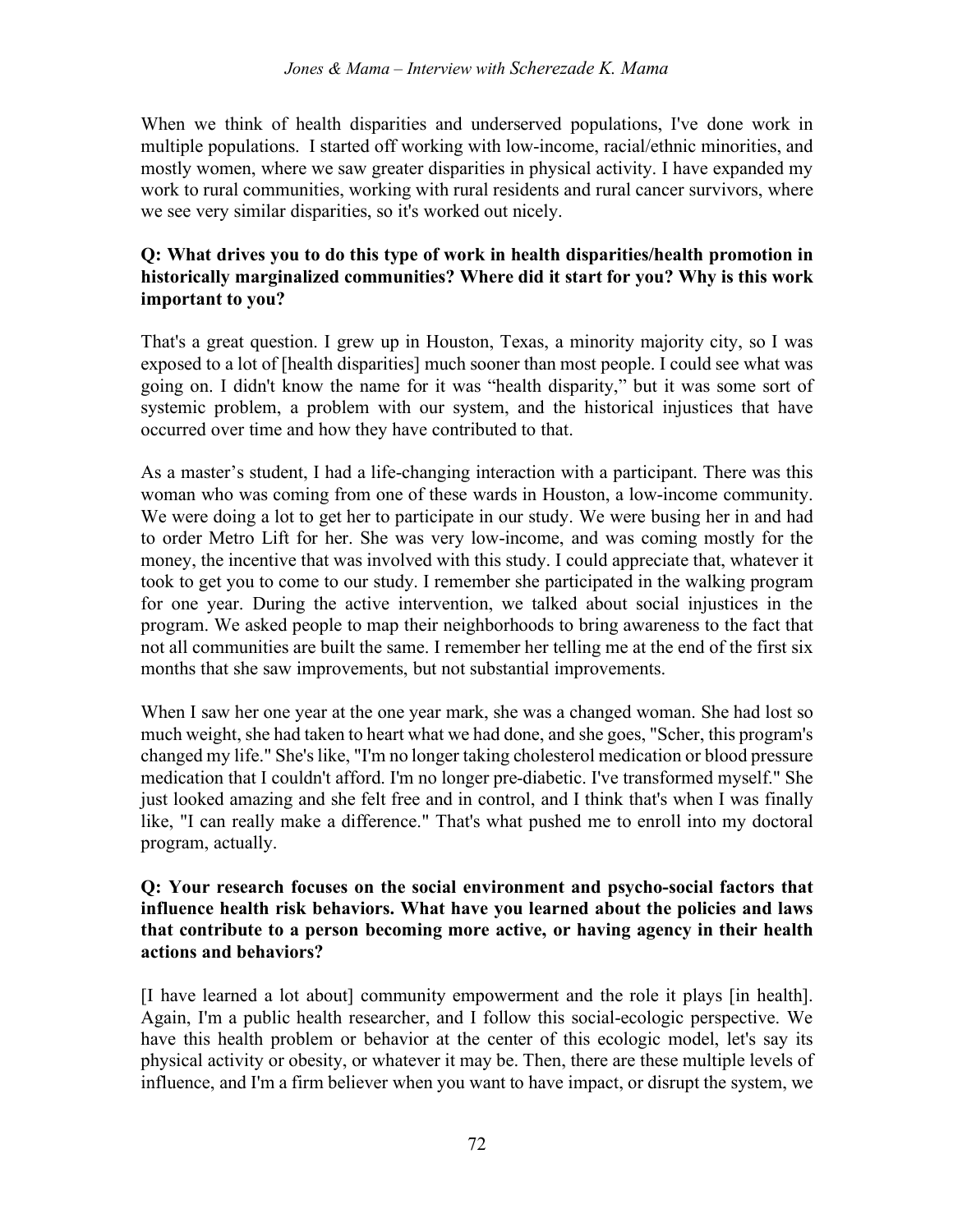#### *Journal of Critical Thought and Praxis*

have to act at multiple levels, which includes health policy. In fact, what I've seen is that health policy is what actually has the greatest effect on [health] outcomes.

I am not a health policy researcher, and so what I would say is, I do the research, and I figure out ways to get it into policymakers' hands. I do the work that I hope somebody can then translate for the policymaker that ultimately helps inform health policy.

I think empowerment is the key, and empowering communities to speak up for their own health and advocate for themselves, I do feel like that is my job, and I do that through mostly outreach and education.

## **Q: You've been in academia for some time now so, from your perspective, how are researchers, scholars, and faculty preparing students, whether in kinesiology or health, how are they preparing students or pre-health professionals, both graduate and undergraduates to address health disparities?**

You know, to be honest with you, we're not doing enough. I feel, unfortunately, it still seems to be an individually championed initiative. You have to have a health disparities researcher who's a champion and moves it forward.

In public health, we generally do that pretty well, so if you're in public health training programs and stuff, we see a lot of education around health disparities and things like that, but at that undergraduate level, for example, in kinesiology, we need to do better.

[At Penn State] we have courses dedicated to teaching students about health disparities. If they're not in kinesiology I've seen them in education, in the college of education, I've seen them in social work, I've seen them in, of course, gender and African-American studies programs and things like that. I've seen them within my own college in biobehavioral health and other departments, as well. However, collectively, we are not doing enough at an undergraduate level. I think the goal is to train students before they go to their professional programs, so that they are aware as physical therapists or physician assistants that these are the people you're going to be seeing, and they are going to present differently. You need to be aware of those differences.

## **Q: On a similar note, have you ever been discouraged by your colleagues from doing health equity related work?**

Yeah. I think I've been discouraged generally from doing community-based work. It's hard. The tenure track does not reward community partnerships, it does not reward fostering those community collaborations, or getting that community input and insight, and all the groundwork that goes into developing that partnership.

I think because of these reasons people have told me, "Maybe you should also pursue another line of research that has immediate payoff, in terms of publications, money, and things like that." None of that is why I got into this field. That's not where my passion is. I wouldn't say I've been deterred. I've been told that this does not have the payoff and it won't be rewarded, and I still find it personally rewarding, and I continue to go that route.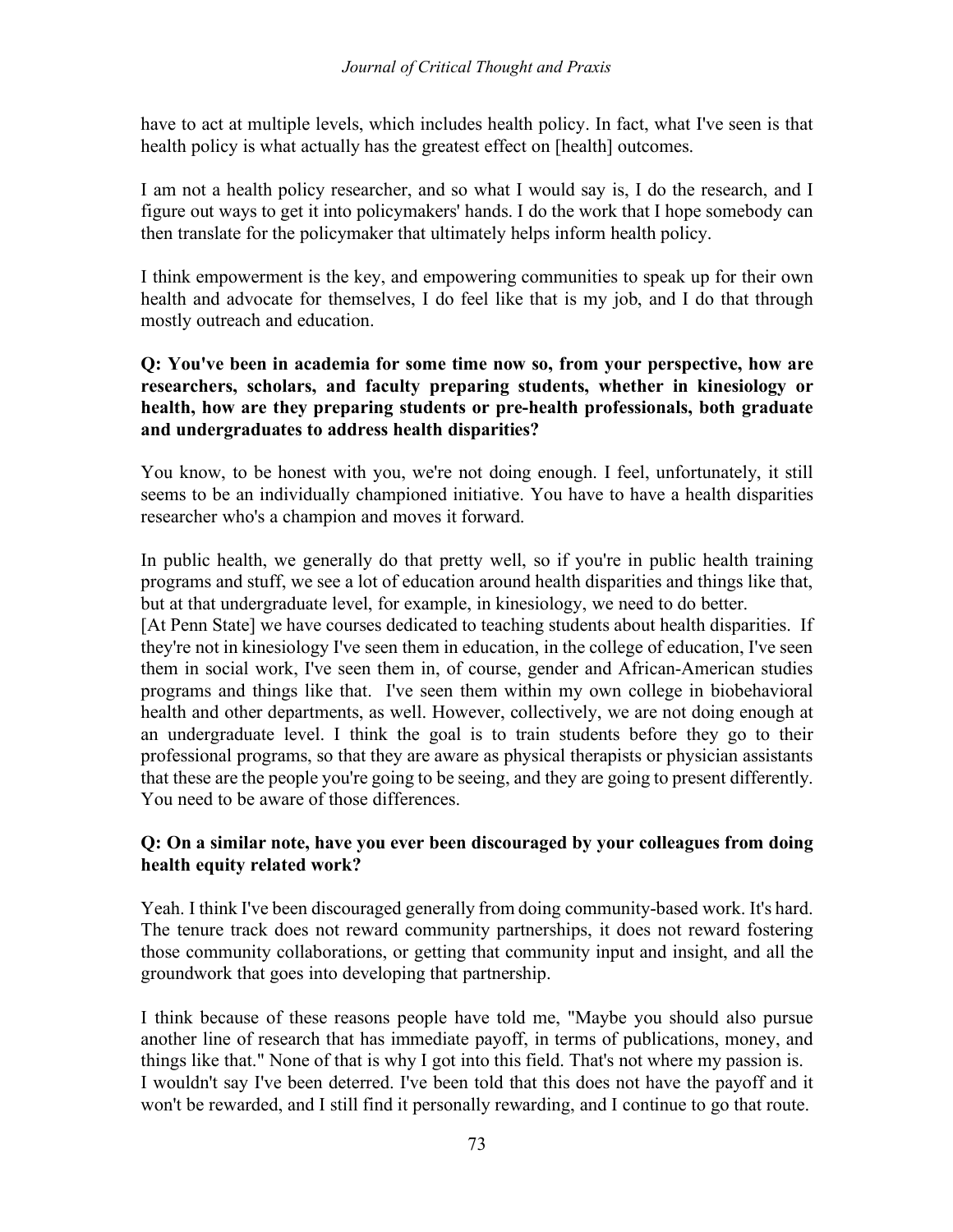In terms of doing work in racial/ethnic communities and working in health disparities, I wouldn't say I've been deterred from doing health disparities [research] ever. I think I attribute that to great mentors, and choosing the right environment, so I haven't gone to a place where somebody would say that to me, and I'm glad to say that.

## **Q: Discuss the differences in your research for rural and urban communities. The differences in need, and the lived experiences of those in these communities surrounding health promotion and access.**

I think that there are some differences, but what I've actually seen is a lot of similarities between my racial and ethnic minorities and my rural communities. The church as a pillar in the community and having a strong religious affiliation is a similarity. It [the church] is not only there for the religious or spiritual reasons. It serves a social function within the community. People get together and have a good time. It's a time to connect with people. I think that's a similarity between the two groups.

I think where we failed is, as researchers, we have automatically come up with what the barriers are in rural communities, and the number one barrier that's cited is distance. We're geographically sprawled out, so geographic location is a barrier, and transportation or distance is the barrier for people engaging. Then, what we do as researchers is, "I'm going to develop a home-based program, so that they can do physical activity at home." In reality, transportation is not the barrier. I've talked to rural residents. They're willing to drive, and they already drive up to 35 to 50 miles to go to the grocery store or their church. They're willing to go to places, or they're willing to stay later if they're at church to hang out, socialize.

The real barrier is the isolation. That's a real barrier to being physically active, so I give you a home-based program and I'm like, "Hey, stay even more isolated out here." No, that's not fostering the social connections that they really want to see from programs like this. I think that's one of the big, big issues. We are trying to solve a problem that they [rural residents] don't necessarily see as a problem. In my urban communities, I think they were less likely to travel those distances and in traffic, rightfully so, but you don't see those same barriers in rural communities.

They're so used to driving long distances for everything, that they're willing to do it, so I think that's one of the stark differences between the two communities. Actually, I found that people in urban communities are more likely to use transportation as a barrier than those in these rural communities.

## **Author Notes**

Dr. Scherezade K. Mama is an Assistant Professor of Kinesiology and Public Health Sciences. She joined Penn State in 2015 after completing a two-year postdoctoral fellowship in cancer prevention and health disparities research at The University of Texas MD Anderson Cancer Center in Houston, Texas. She has over 10 years of research experience and a broad background in public health, with specific training and expertise in